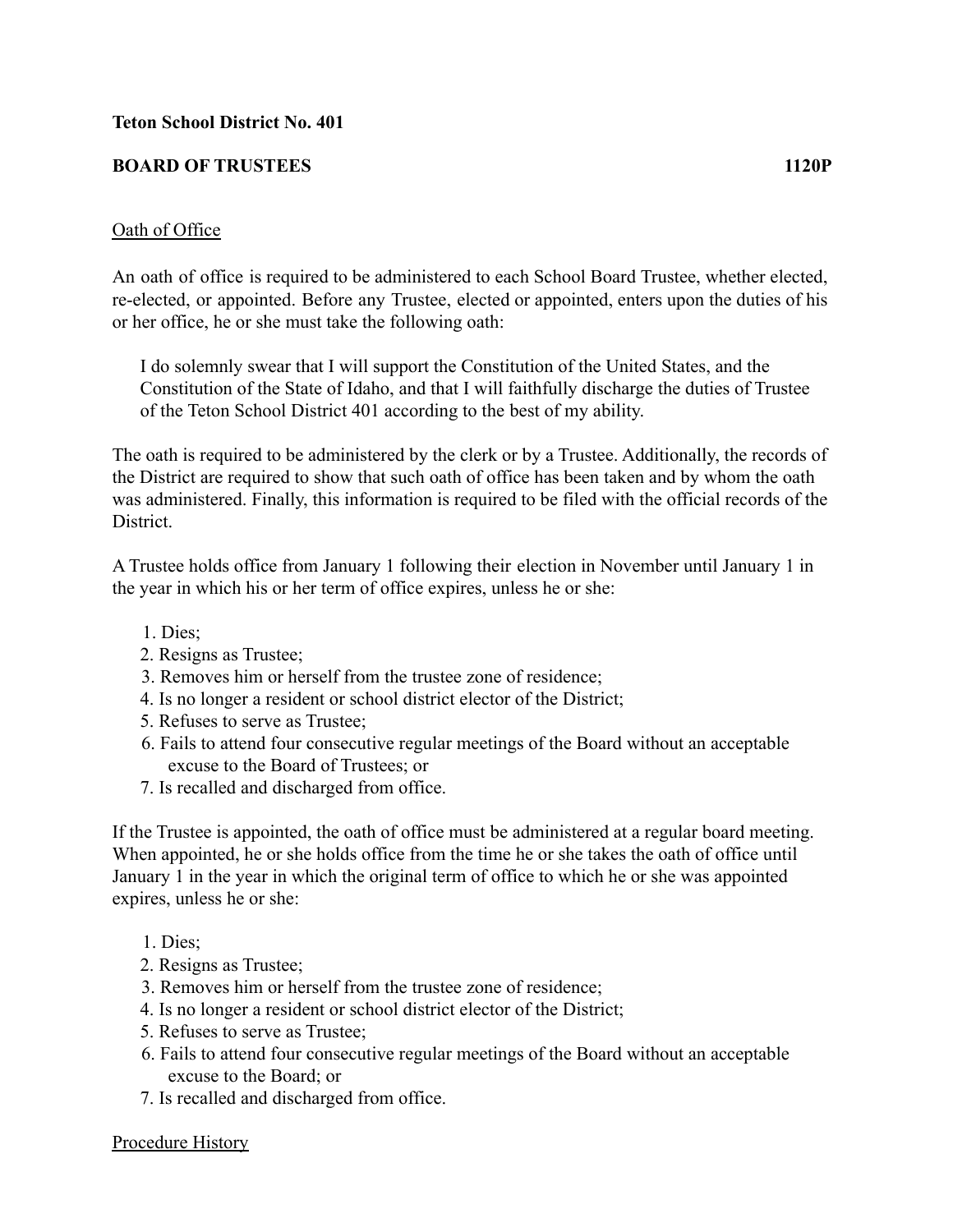1120P-1 (ISBA 6/20 UPDATE)

Promulgated on: August 10,2009 Revised on: July 9, 2018 Revised on: December 10,2018 Revised on: July 13, 2020 Revised on: March 8, 2021